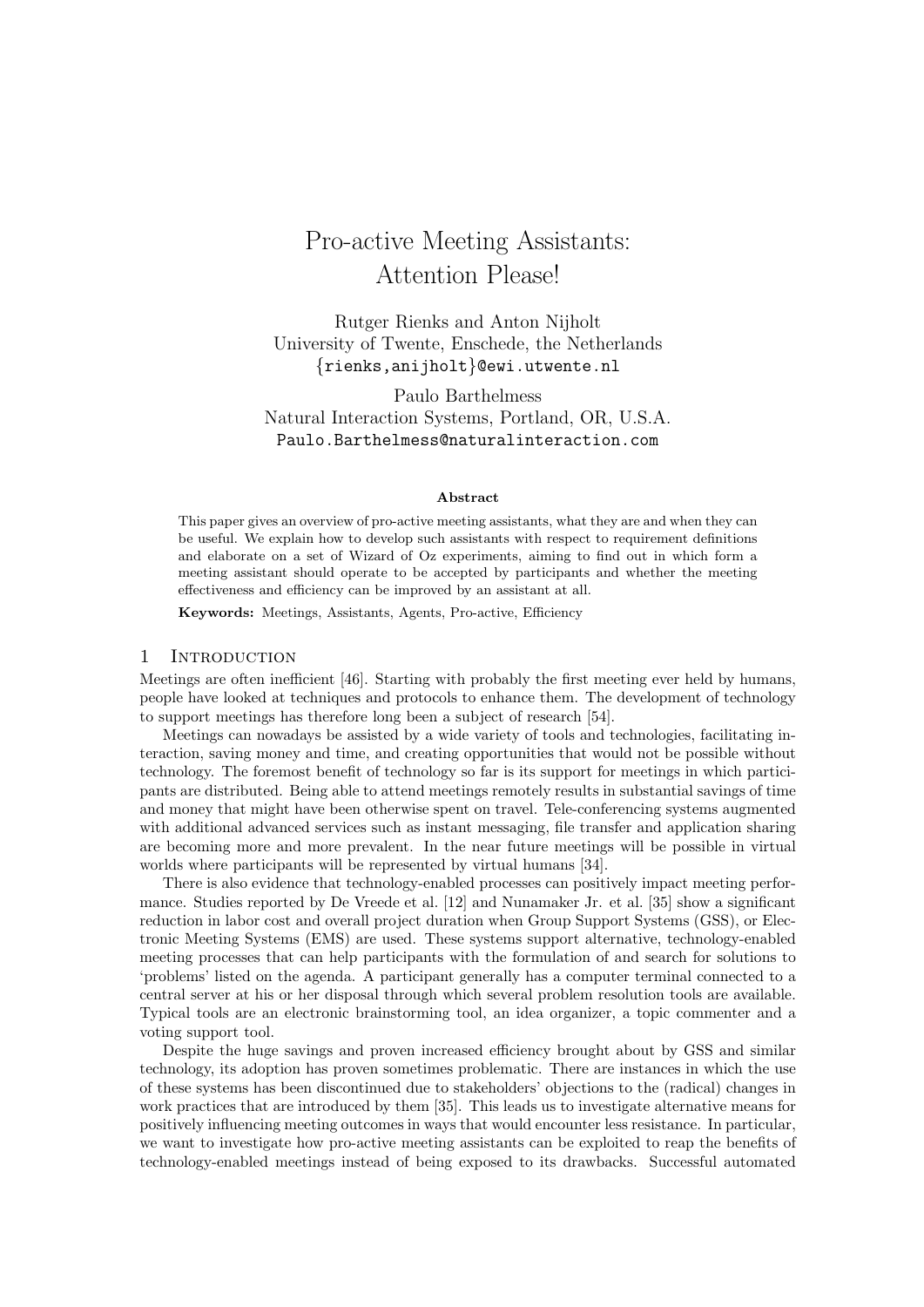meeting assistants can potentially integrate themselves into their surrounding social environment, offering support that blends more seamlessly into users' work practices.

Technology in the field of meeting support ranges from completely passive objects like microphones to pro-active autonomous actors such as virtual meeting participants. In earlier work we defined several dimensions that can be distinguished in this spectrum, with the major ones being the reasoning ability, the acting ability and the sensing ability [44]. In this paper we will focus on pro-active meeting assistants that are able to act autonomously. Pro-active meeting assistants are those that (preferably in real-time) support the participants and act autonomously in the process either before, during, or after a meeting. For this type of assistants, its operating dimensions are highly dependent on their functionality.

This functionality or sophistication directly depends on the state of the art of automatic collection of appropriate meeting information (the sensing) as well as on the required intelligence to use it (its reasoning ability) and the means through which the assistant can influence a meeting (its acting ability). To aid in this process, so-called 'smart' meeting rooms appeared. These smart rooms embed all sorts of sensors, providing data about the meeting and hence create the opportunity to collect and learn from this data in order to build models. These models may in turn provide insights into interactions and their contents. The first project presenting ideas to augment meetings with various 'smart' technologies was probably Project Nick [10]. This project discussed the incorporation of screens displaying both the agenda and live meeting statistics to aid the meeting process. From that point onward smart meeting rooms appeared at several institutions where large meeting corpora were recorded. In the last four to five years there has been a surge in interest in meeting support. Many large projects were established, including consortia with partners from all over the globe, working on meeting collection, and research on meeting models and support technology [33, 55, IM2 Website, CALO Website, Nectar Website].

The remainder of this paper will elaborate on the concept of pro-active meeting assistants, in particular software agents that aim to assist the meeting process and thereby facilitate more effective and efficient meetings. As there are a lot of ideas but hardly any implemented systems yet, we will, apart from looking at the existing ideas, show how to get from ideas to a full requirements specification. We also present a Wizard of Oz experiment where we simulate several forms of pro-active meeting assistants designed to streamline the meeting process.

### 2 Meeting Assistants

Meeting assistants have been the topic of research in various projects, e.g., the Neem Project [16, 3]. In Neem, a basic premise is that assistance has to be provided along multiple dimensions, including the organizational, but also the social and informational. A good meeting is one in which organizational goals are achieved, but not at the expense of the social well-being of a group. Support in Neem revolves around *tools* and *virtual participants*, both of which are designed to explore aspects along the organizational, social and informational dimensions. Tools are artifacts that crystallize certain aspects of an interaction, allowing for participants to become aware of and be able to influence these aspects. (e.g. by being able to manipulate items of discussion within an agenda tool.) Virtual participants are anthropomorphic assistants. They are designed to have consistent personalities and well-determined roles. Kwaku is a virtual participant that takes care of the organizational aspects of a meeting. Kwaku for instance reacts to discussions that extend over the pre-allocated period of time by reminding participants that they might want to move on to the next agenda item. Kwaku "listens" to the reaction of the group (by examining transcribed speech and text message channels) and will either update the agenda tool, moving it to the next agenda item in case of agreement, or leaving it in the current item if its perception is that the suggestion was overruled by the group. Kwabena on the other hand is a social facilitator. Kwabena looks after the participants' social well-being, monitoring the actions a group would want to undertake at each point in time, such as take a break, switch topics, change the level of detail, or pace of the interaction. These wishes are expressed via a 'Moodbar' tool that displays a set of possible actions that participants can select by clicking on corresponding buttons. A mechanism is provided to poll the input from the different participants. Kwabena takes the initiative to suggest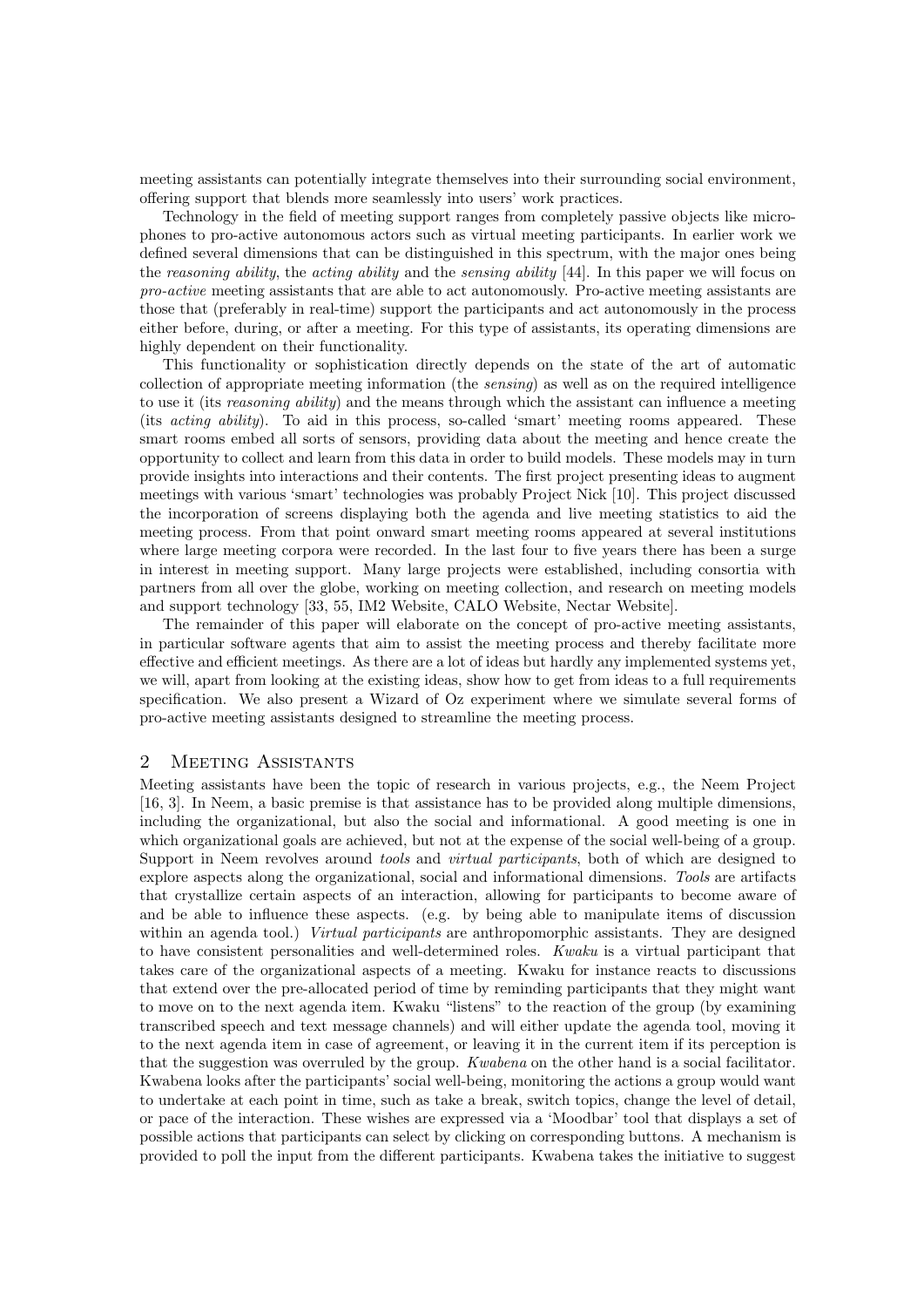the course of action (e.g. taking a break) expressed by the group. (e.g. by voicing the suggestion via all participants' audio systems.) Conversely, if a particular participant is expressing wishes that disagree with the rest of the group, Kwabena communicates in private with this participant, letting him or her know that the rest of the group seems to think differently. Finally, Kweisi is responsible for providing the group with additional information. This can happen upon request of one or more participants, but also autonomously, as Kweisi perceives (again by analyzing the content of the speech and typed messages) that a certain topic is under discussion for which additional documents are available.

All these assistants can be realized as embodied pervasive software systems that operate alone or in groups, interact with the users and with other participants, and learn user preferences. Neem illustrates an approach to assistance during the meeting. We will now frame ongoing research in the domain of meeting assistants by making a division into assistants that support activities that take place before, during as well as after the meeting.

### 2.1 Assistance for Meeting Preparation

A first opportunity for assistance takes place at the meeting preparation phase. Opportunities during this phase can be related to the identification of the group of people for whom a meeting's particular topics of discussion are of interest. Once it is assured a meeting will take place, a meeting planner can be used to assist with the creation of the actual agenda and with the negotiation of schedule, time and place for the meeting. There has been some research on agents that schedule meetings, for example Garrido and Sycara [19] and more recently Oh and Smith [37]. Bowring et al. [6] proposes the use of agents to optimize schedules given a set of personalized criteria. This is more or less similar to the personalized time management system described in Berry et al. [5] where a personal assistant is described that has, amongst others, the ability to negotiate with other personal assistants for a suitable time and location given people's constraints or preferences.

Such preference-driven negotiations can lead to flexible scheduling of meetings. An assistant that has enough perception and reasoning capabilities could for instance take advantage of its knowledge of people's whereabouts to schedule a meeting at a time during which it knows the people involved will be in the same building, rather than requiring them to waste time commuting on another less convenient day.

Besides dealing with the instantiation of the meeting's agenda, its time and its location, another type of assistant could for example help with the choice of chairman based on the personalities of the participants (see the SYMLOG agent as described in Wainer and Braga [56]). These sorts of assistants could also advise on the desired format of a meeting depending on the expected attendees, or propose a group size for a meeting based on the topics of the agenda as mentioned in Padilha and Carletta [38]. Once the date and location are settled, assistants might inform participants about possible changes in the schedule and gather the documents to be discussed. Others could prepare the data projector, the light settings and temperature settings of the room and schedule the presentations such as mentioned in Chen et al. [8].

# 2.2 Assistance During the Meeting

Antunes and Carrio [1] describe three main aspects that pertain to meetings: the meeting process, the meeting resources and the meeting roles. To optimize the meeting process one could have assistants like Kwabena, Kwaku and Kweisi take care of participants' well-being, the organizational and the informational aspects respectively. Assistants could greet the participants and make them feel at ease [9]. Other assistants could look after the content of the meeting, by analyzing the semantics of the group discourse; it would then be possible to gauge the progress of a discussion (convergence/divergence), signal possible repetitions, or determine the level of agreement or disagreement [18]. With respect to the meeting resources, once a meeting starts, the context of the meeting such as the room and equipment can be regulated (e.g. by closing curtains, starting projectors, etc.) - see Oh et al. [36] for more examples. An assistant could also alert participants when someone is calling them [11], or provide background information about other participants.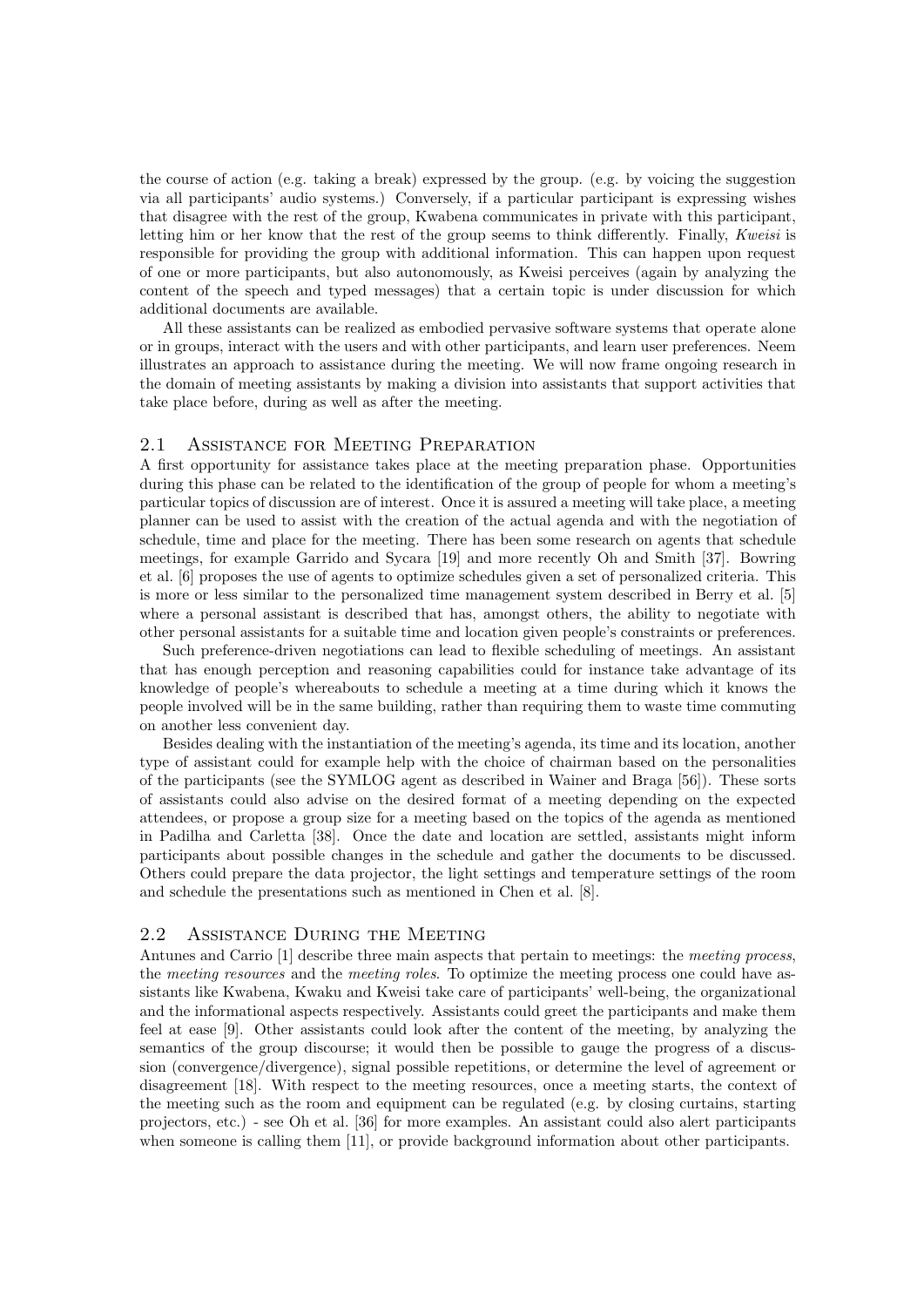A final category of meeting assistants can aid specific meeting roles. In the best case the complete role of the secretary could be performed by an automated meeting assistant, as we could have an assistant that creates meeting minutes and takes over all care of other tasks pertaining to a secretary. The role of the chairman could be similarly assisted and eventually completely replaced by an automated assistant. These are complex roles, and much work remains to be done before enough is achieved in terms of understanding of the meeting dynamics and of the issues related to the integration of such assistants into meetings.

An assistant taking over the role of meeting chairman should at a minimum take care of the activities carried out by a human chairman. In a meeting, the chairman has to manage the meeting process in order to maximize the output of the meeting, stick to the agenda and to maintain a positive meeting atmosphere. Guarding agenda and time constraints is an obvious task: taking care of the decision-making process and trying to exploit the expertise of the meeting participants is much less obvious. All sorts of assistants could gather information that could be useful in this respect. A chairman could, for example, be provided with points of view expected from the participants, based on the known background of a participant or on the companies' viewpoints about a topic. All sorts of participants' behavior that could potentially influence the process might be of relevance for a chairman. Niekrasz and Purver [32] describe a the usage of a shared discourse ontology that could serve as common ground for these sorts of assistants. We elaborate on the aspect of (semi-)automatic meeting understanding in Section 2.4, where we describe related research we have carried out. Other relevant abilities for an assistant in the role of a meeting chairman are, for example, described by Jebara et al. [22], where a system is able to provide feedback and ask relevant questions to stimulate further conversation. Nakanishi et al. [31] describe a system in the role of a party host, which tries to find a safe common topic of conversation for participants having trouble communicating. This system is able to generate a topic closely related to the ongoing conversation based on a set of detected keywords and a topic tree prepared beforehand. For more elaborate information about leadership issues and required abilities for a meeting chairman the reader is referred to [50, 29].

### 2.3 Assistance After the Meeting

The preservation of meeting information, also referred to as *group memory* is a problem due to the volatile nature of meetings. Apart from the fact that people might be interested in things not captured in the notes, it might take hours to find answers by digging through piles of hardcopy notes. After the meeting, assistants could remind people of commitments and action items they are responsible for. Other assistants might analyze the interaction and produce documents and artifacts that reflect the content of the discussions. An example of such a system is CALO's Charter [24]; this suite of agents analyzes multi-modal interaction during project planning meetings and automatically produces MS-Project renditions of Gantt Charts sketched by participants on interactive boards, thus avoiding the manual labor to reenter the information that would otherwise be necessary. More recently, this system was extended to support collaborative sketching by multiple, potentially distributed participants [4].

Assistants could also provide selective information about the meeting. Three categories of people can be distinguished that might show interest in (parts of) the content or outcome of a meeting: 1) the actual participants, 2) people who did not attend the meeting interested in aspects such as the contributions of a person, or the arguments in favor or against a specific decision, and 3) analysts who are just willing to gather information about meeting processes in general.

The key issue is to provide access to representations of conveyed information from the meeting as mentioned in Palotta et al. [39]. Once this information is available for access, it is shown that people will adapt their way of working based on what they have available in order to increase efficiency [30]. As it might be hard for people to express their informational needs to an assistant, the interface is of utmost importance. Jaimes et al. [21] describes an implementation of a system that helps users to easily express cues people might recall about a particular meeting. A related area of research is the automatic generation of (multimodal) summaries of a meeting (see e.g. [17]). In fact, a summary can be seen as an answer to a question, where the best summary is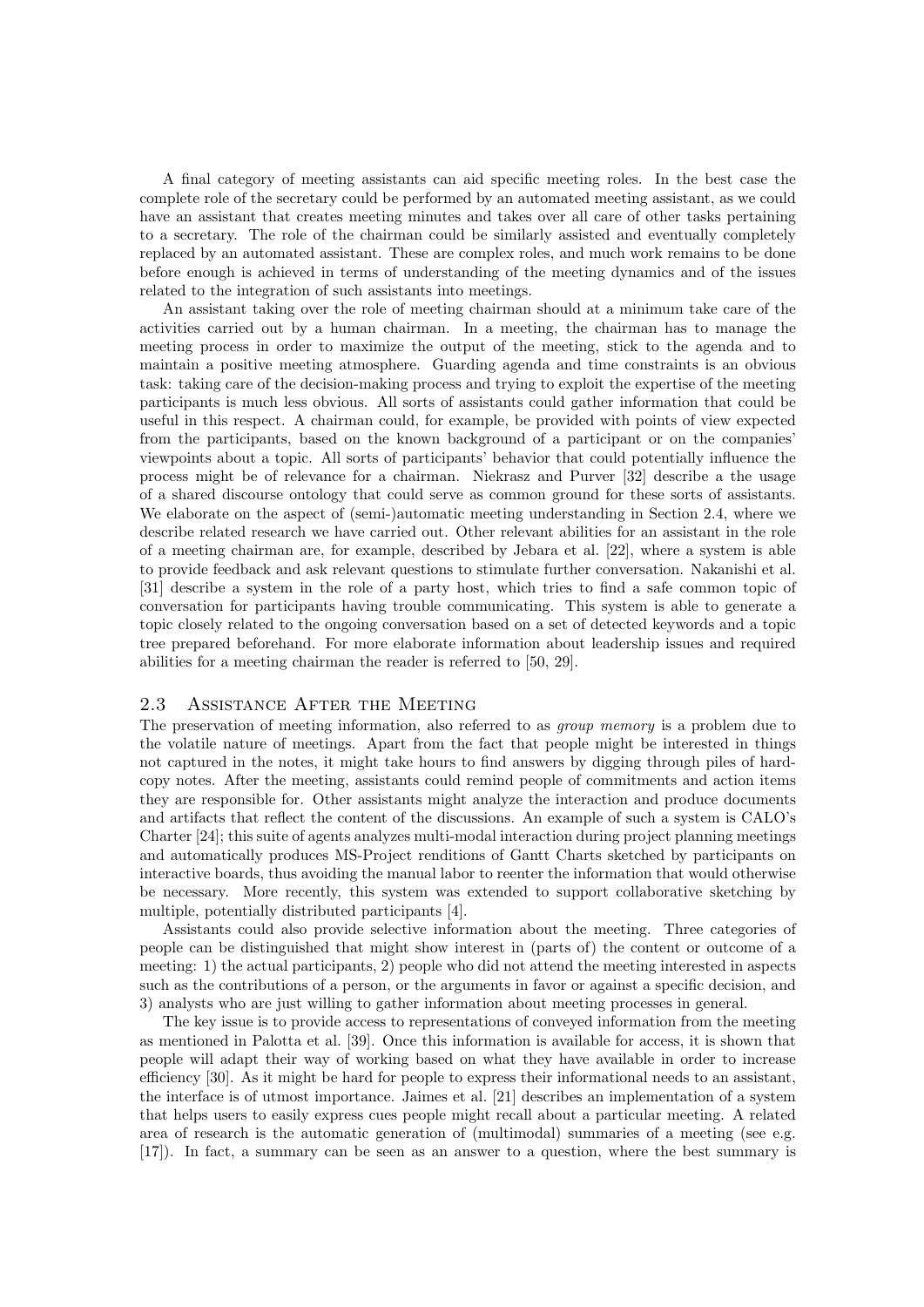perhaps the one that answers the most frequently asked questions. Ultimately, we would want assistants that would be able to answer all questions in a clear and comprehensible manner. For an overview of approaches providing access to meeting records see [52].

A very important question here is what information should be captured [49], which is tightly related to what people would want to remember from meetings. Lisowska [28] gives an overview of typical queries posed to meeting retrieval systems, obtained through questionnaires, that in the future will be evaluated using a Wizard of Oz experiment. Similar research was conducted by Banerjee et al. [2]. It appears that people are interested in two kinds of information: 1) descriptions of the interactions among participants and 2) things that involve elements from the meeting domain itself. In order to provide information about the interaction amongst participants several techniques have to be developed, able to frame the understanding of what is going on in a meeting. Apart from preserving this data for people interested in it after the fact, this type of information would also be highly relevant to almost any assistant operating during the meeting. The next section will therefore elaborate on, and give pointers to ongoing research about the automatic interpretation of human behaviour in a meeting setting.

### 2.4 Interpreting human behaviour

Once a chairman is appointed and given the authority to manage the meeting process he or she is authorized to perform a set of interventions such as selective turn giving and interrupting. These typical actions are triggered based on the displayed behavior of the participants. The occurrence of unwanted situations such as a rare event with a large disturbing impact, or the repetitive occurrence of events with a smaller disturbing impact are typical examples of situations that could trigger an intervention. Human behavior reveals itself through several modalities over time.

The behaviour of meeting participants is generally evaluated relative to social norms and regulated by various means of social control. These norms generally are unstated and unwritten. Typical forms of social norms one might encounter in meetings are that one should not yell or scream, that one should let people finish talking, that one should not start private conversations, that one should not whisper and that one should not engage in 'Ad Hominem' arguments. These social norms or conventions define the shared belief of what is normal and acceptable and hence constrain people's actions. Other restrictions are described by Tracy and Coupland [51], stating that during a conversation a balance should be maintained between various levels of communication. An example of such a balance for a participant is the one between the urge to immediately achieve one's agenda or objective (task goal) on the one hand and to act in line with social norms and roles (face goal) on the other hand. The intentions of the exhibited behavior are, amongst other things, a combination of the social constraints, the individual agenda of the participants and the amount of effort they are willing to put into realizing a set of predefined goals. To explore some of these behavioral characteristics, one could, for example, analyze its frequency. Simple (possibly automatic) counting of occurrences could suffice in order to get some first impressions. The problem lies in the automatic detection of an observation. How does one know that a specific observation occurred and which sensors are required?

The Human Media Interaction Group at Twente University (HMI) has a long tradition of work in automatic observations of behavioral aspects. Currently HMI is taking part in a European 6th Framework program called Augmented Multiparty Interaction (AMI), which is concerned with research on multimodal interaction, and, as the name suggests, multimodal interaction in a multiparty context. The AMI project concentrates on multi-party interaction during meetings. The main aims of the AMI project are to develop technologies for the disclosure of meeting content and to provide online support for (possibly remote) meetings. Our work consists, amongst other things, of: automatic body pose estimation [41], automatic dominance detection [42], addressee detection [23], emotion analysis [20] and analysis of argumentation patterns of meeting discussions [43]. All of these areas represent open problems that are far from being solved and completely understood. On the other hand the results that are and will be achieved are without doubt beneficial for all meeting assistants that will come to be developed in the future.

The next section describes part of the process of how to develop an actual meeting assistant.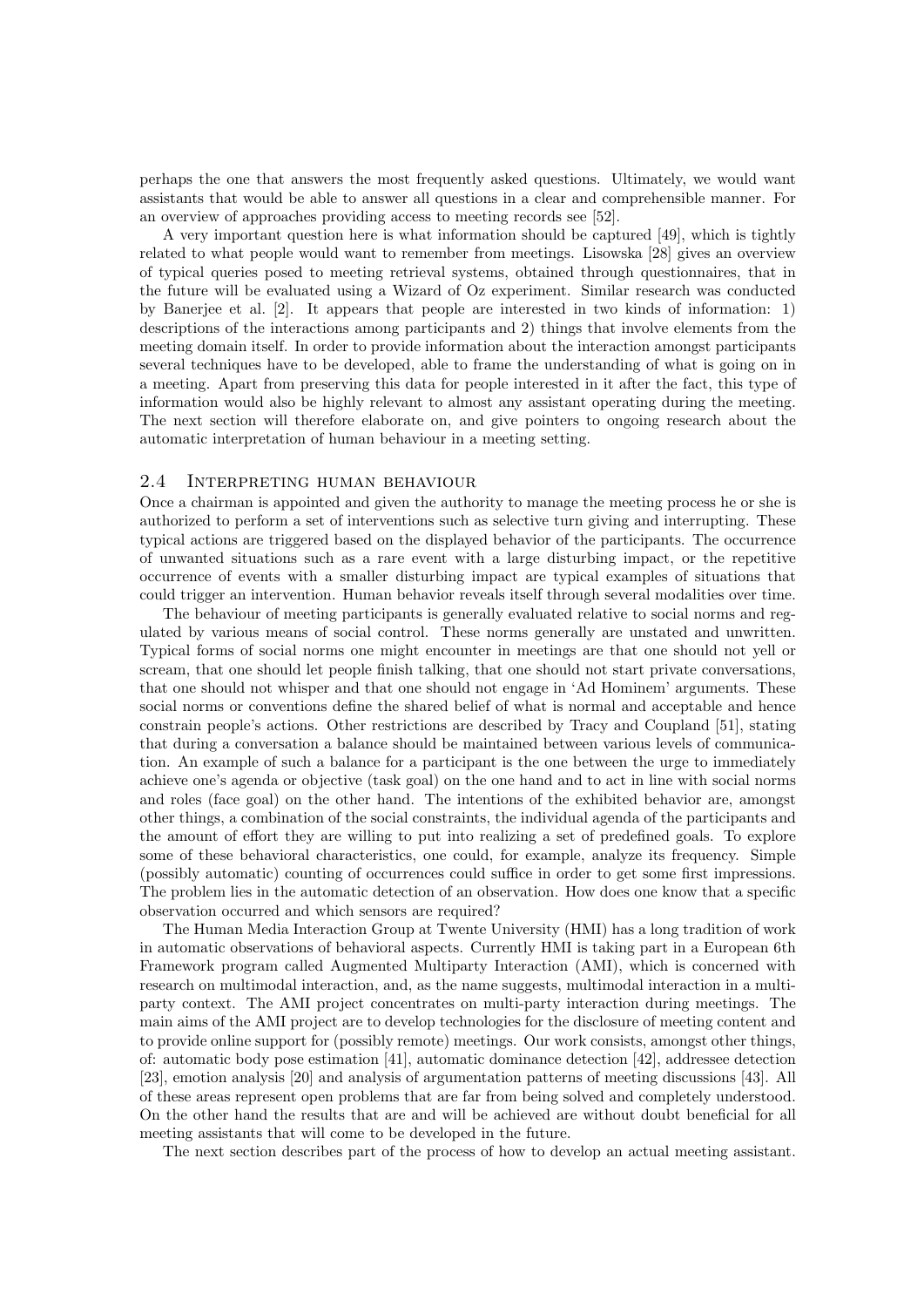More specifically, it describes an effort to develop formal requirements for a conflict managing meeting assistant, which could work in conjunction with a meeting chairman.

### 3 Requirements for a conflict managing meeting assistant

This section describes an excerpt of the work from Kernkamp [25], explaining how a conflict managing meeting assistant (CMMA) can be specified in terms of functional requirements. How should such an assistant work? What information does it need from the meeting, what does it derive from this information and what specific actions should it undertake in order to avoid conflicts?

It is well known that conflicts between participants may disrupt meetings. In order to have an efficient meeting it is therefore usually better to avoid them. We foresee a CMMA as a system able to observe a meeting, for instance through cameras and microphones as in the AMI project, and able to detect emerging conflicts (i.e. escalating debates). The CMMA, should in the end be able to act in order to prevent conflicts from escalating, e.g. through interruption or intervention by means of actuators such as a voice-over.

An important step in any systems' development phase is the process of requirements engineering, which results in a (formal) specification explaining what the system should do. With this document programmers and developers can start to build the software. The specification of requirements is recognized as one of the important and difficult areas of systems development [27]. There has already been some research on user-requirements for a meeting assistant. Tucker et al. [53], for example, proposes to specify user requirements by means of use cases in the context of a remote meeting assistant. The process of requirements engineering has, however, never been tackled in the context of a CMMA.

Our goal here is therefore threefold: We needed to devise an appropriate specification technique, to identify obstructing conflict types and to develop a set of corresponding resolution strategies.

## 3.1 WHAT ARE MEETING CONFLICTS?

A conflict is an open clash between two or more opposing groups (or individuals) aiming for different objectives, or adhering to different norms. This incompatibility is the root cause of the conflict. These clashes generally escalate beyond the traditional 'debate' and may eventually result in deleterious open antagonism.

Note that not all conflicts are bad and some conflicts should not be avoided [13]. If a conflict takes a constructive course, the conflict can potentially be of considerable personal and social value as it is sometimes necessary to strengthen the relations among team members and to improve productivity when it takes the form of a lively argument. It could prevent stagnation, and might stimulate interest and curiosity. Although conflicts are known to be associated with disruption, violence and civil disorder, the negative connotation is not always appropriate. Hence, not all conflicts within organizational meetings should be suppressed. If, on the other hand, conflict seems to harm cooperation and productivity among the members of a team and the conflict takes a destructive course as in a bitter disagreement or when expected to develop over a long period of time, there is room for our conflict managing meeting assistant to intervene.

Duncan [15] has made an overview of various categories in which conflicts emerge. These categories are depicted in Figure 1. This diagram shows the sources of conflict, their types, and how they relate to the physical/psychological and 'in fact'/'in principle' aspects. A source of conflict could be for example a bad relationship between some of the meeting participants. This is a psychological and subjective conflict. An example of a subjective and 'in principle' conflict is for instance when someone's values or beliefs clash with other participants' values or beliefs.

### 3.2 TECHNIQUES TO AVOID CONFLICTS.

In order to avoid or to limit conflict, it is convenient to have a set of conflict avoidance rules prepared, ready to be applied whenever a conflict emerges or seems about to emerge. These rules legitimize some kinds of behavior and ascertain as a consequence what is, and what is not allowed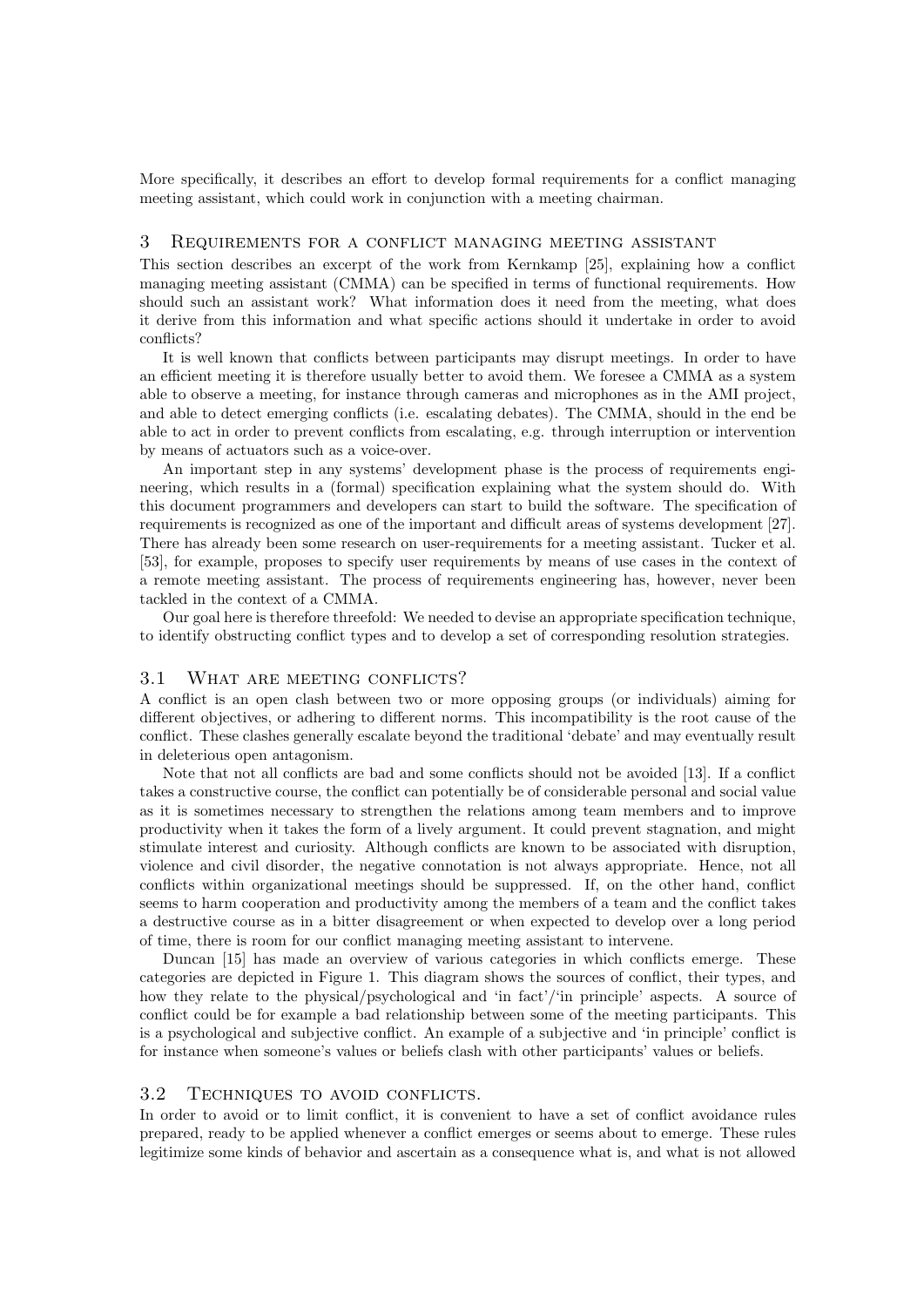during the meeting. If an assistant that can apply the proper rules at the appropriate time can be created, meetings are likely to become more efficient. A simple example of such a rule is to establish that if off-topic discussions (e.g. because of conflict over resources) are detected, it could be useful to make a remark that will encourage the participants to get back on track. More sophisticated rules could be based on the facilitation techniques described in Paulsen [40], which elaborate on how a facilitator creates a safe group environment where people are free to disagree with each other.



Figure 1: Sources of Conflict

Here we concern ourselves with a set of rules that can be applied to the types elaborated by Sellen et al. [48], hereby excluding rules that physically interfere in the meeting environment. Sellen's model distinguishes the following types of rules:

- Boundary rules (BR); define who is and who is not in the group and can detail the permeability of the group, i.e. whether members can easily enter or exit. It determines the extent to which norms developed within the group can be maintained and shared and the extent to which groups can impose sanctions.
- Aggregation rules (AR); define how a group reaches a collective decision. This can be by majority, unanimity or 'anyone' rule. The unanimity rule is dangerous because if one person objects it can take a lot of time before an acceptable choice is negotiated. The 'anyone' rule means any actor can impose a group choice.
- Position rules (PR); define who can act at any point, so define to a great extent authority. Some positions have higher authority than other (lower) positions.
- Information rules (IR); describe how information is shared and what each actor can know, for instance, whether a member can know what other members have done (or what they are planning to do).

One could reduce conflicts by applying the position rule. This could take the form of the appointment of a chairman with power to take measures against conflicts. Chairmanship is associated with different rights, privileges, and responsibilities that characterize leadership positions within an organizational structure. If these leadership positions or particular rules about positions are in place, conflict is less likely to arise.

Apart from defining a list of possible rules that can be applied, there are several modes or ways in which the rules can be enforced. Ruble and Thomas [47], for instance list the following: competing, collaborating, compromising, avoiding and accommodating.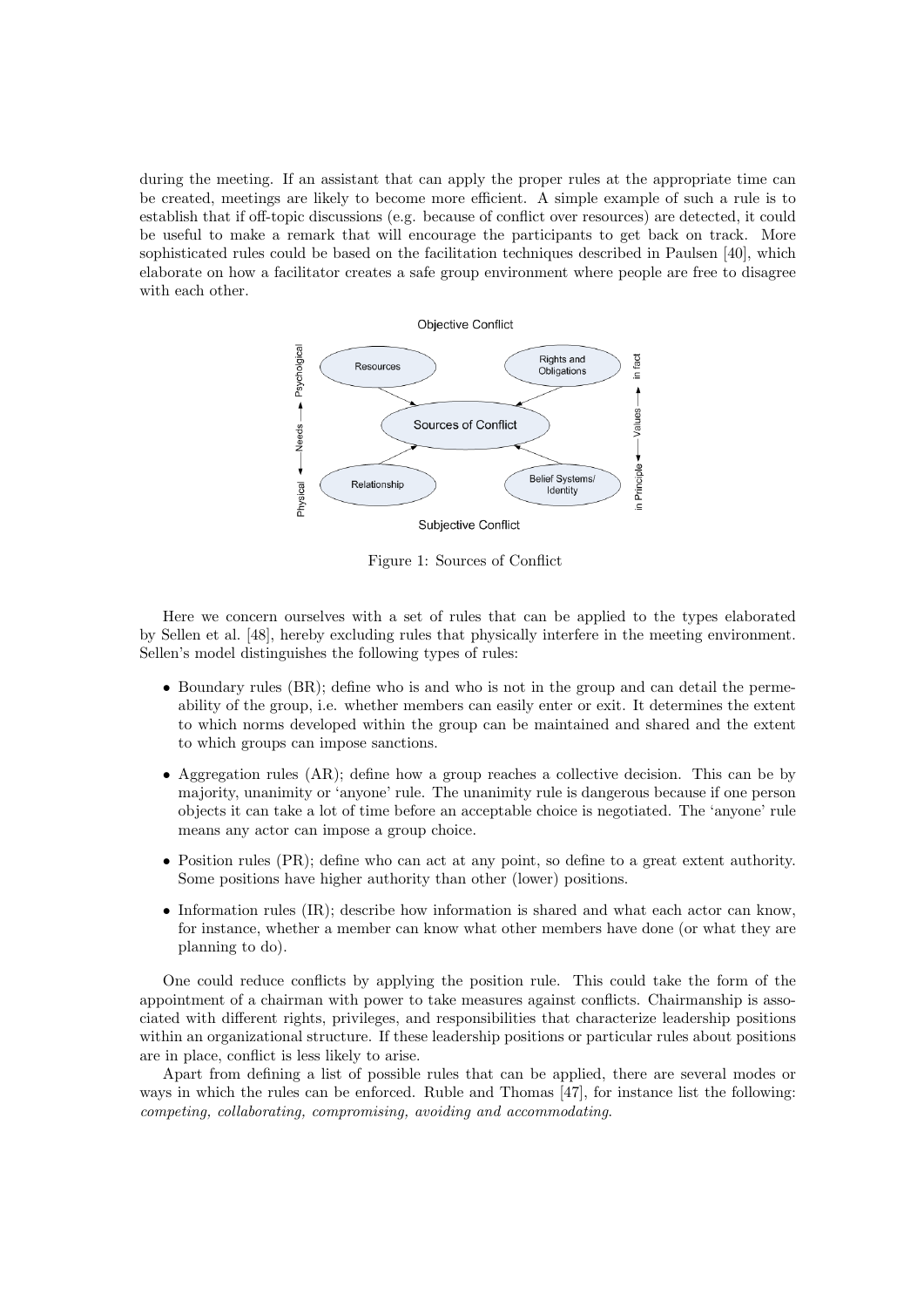# 3.3 Examining real meeting conflicts

To get an idea about the most frequently occurring destructive conflicts ten student committee meetings were observed. An overview of the most destructive conflicts in given in Table 1. For all of these, possible conflict resolution strategies have been created using the four types of rules from Sellen presented above. Possible options are listed, together with their type in Table 1. It should be noted that this conflict list is solely based on the ten attended meetings and that there might be other conflicts having a much greater impact in other meetings. A second point to be aware of is the fact that many other possible resolution rules could be thought of. The exact rule as well as its desired mode of execution relate to the eventual 'personality' of the CMMA.

| #              | Conflict                                  | Rule                                          |
|----------------|-------------------------------------------|-----------------------------------------------|
| $\overline{9}$ | Not all participants agree on the costs   | It should be clear how this choice is to be   |
|                | of an item.                               | made and how a decision can be enforced.      |
|                |                                           | This could either be done by using the ma-    |
|                |                                           | jority, unanimity or anyone rule. In many     |
|                |                                           | cases the majority rule should be applied so  |
|                |                                           | the decision does not take too much time.     |
|                |                                           | When the costs are very high, the choice      |
|                |                                           | should be made using the unanimity rule.      |
|                |                                           | (AR)                                          |
| 7              | Too many off-topic personal matters       | During the meeting it should be clear which   |
|                | are discussed, annoying some of the       | information is to be discussed. If every-     |
|                | participants.                             | body wants to chitchat, the meeting is to     |
|                |                                           | be adjourned for 10 minutes before being re-  |
|                |                                           | sumed or the discussion should be stopped     |
|                |                                           | through intervention. $(IR & PR)$             |
| $\,6$          | Insufficient information is available     | The information should be available in the    |
|                | causing a lot of superfluous discussions. | next meeting, and the decision is to be post- |
|                |                                           | poned. (IR)                                   |
| 6              | Not everybody is equally talkative, or    | If this person is expected to make valuable   |
|                | some persons are neglected.               | contributions, he should be invited to give   |
|                |                                           | his/her opinion. $(BR)$                       |
| $\overline{5}$ | People with a relatively high authority   | If this quarrel takes up too much time with-  |
|                | and much experience neglect the chair-    | out being useful, an intervention should as-  |
|                | man and keep on arguing with each         | sure that all participants stick to the cur-  |
|                | other.                                    | rent agenda. The persons should be re-        |
|                |                                           | quested to catch up and told to talk about    |
|                |                                           | this outside the meeting, the current status  |
|                |                                           | should be summarized and then it is to be     |
|                |                                           | explained what is to be discussed. (PR)       |
| $\overline{4}$ | Personal habits and preferences differ    | Quarrels between participants about per-      |
|                | between participants and they argue       | sonal preferences and habits should be ex-    |
|                | because of this.                          | cluded from the meeting. Sanctions can        |
|                |                                           | be considered if the arguers do not comply.   |
|                |                                           | (BR)                                          |

Table 1: Meeting conflicts and possible corresponding resolution rules  $AR = Aggregation Rule, BR = Boundary Rule, PR = Position Rule, IR = Information Rule$ 

# 3.4 Creating complete task descriptions

As a method to further specify the resolution strategies into functional requirements, task descriptions were created. Task descriptions are domain level requirements, listing what the user and the system should achieve together [27, 45]. They consist of structured texts that are easy to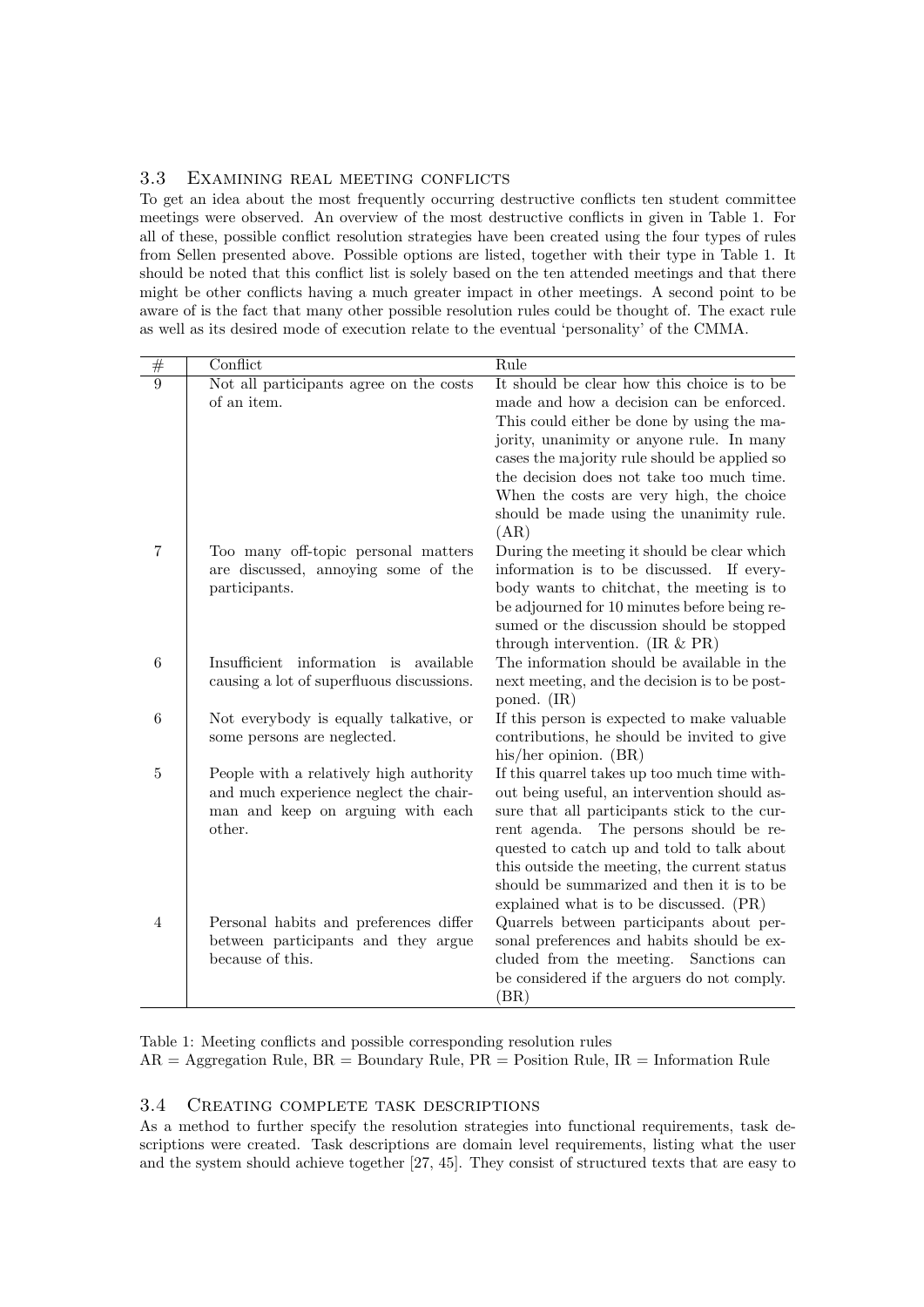understand for the users as well as for the developers. Domain level requirements are useful for defining what is required, without describing how the product is going to look. In this case they focus on the tasks that are to be supported to avoid destructive conflicts.

Table 3 lists the task descriptions for the conflicts emerging when participants do not agree on the costs of an item and when superfluous discussions emerge due to lack of information.

| Task                               | Enforcing a Decision                                                                                                                                                                     | Controlling a discussion that started<br>while lacking information                                                                                                                                                                                                                                                                                                                                                                                                                                                                                                                                                                    |
|------------------------------------|------------------------------------------------------------------------------------------------------------------------------------------------------------------------------------------|---------------------------------------------------------------------------------------------------------------------------------------------------------------------------------------------------------------------------------------------------------------------------------------------------------------------------------------------------------------------------------------------------------------------------------------------------------------------------------------------------------------------------------------------------------------------------------------------------------------------------------------|
| Purpose                            | To make a choice using the unanimity,<br>anyone or majority rule                                                                                                                         | To shorten the meeting time, people<br>continue trying to find the required in-<br>formation otherwise.                                                                                                                                                                                                                                                                                                                                                                                                                                                                                                                               |
| Trigger<br>Pre-<br>or<br>condition | A decision is to be made about some-<br>thing                                                                                                                                            | A discussion is started because of little<br>or no information available                                                                                                                                                                                                                                                                                                                                                                                                                                                                                                                                                              |
| Frequency                          | Average: 1 decision every 15 minutes                                                                                                                                                     | Average: 1 discussion due to insufficient<br>information per meeting                                                                                                                                                                                                                                                                                                                                                                                                                                                                                                                                                                  |
| Critical                           | More than 10 participants in a meeting                                                                                                                                                   | More than 3 discussions due to insuffi-<br>cient information                                                                                                                                                                                                                                                                                                                                                                                                                                                                                                                                                                          |
| Subtask<br>Variants:               | - Define the decision. For variant 1a and<br>1b: - Switch to collaborative handling<br>mode For variant 1c: - Switch to accom-<br>modation handling mode-Fill in which<br>choice is made | For variant 1a: - Switch to competing<br>handling mode - Make a list of what in-<br>formation should be available the next<br>meeting - Assign this task to the specific<br>$person(s)$ - Go to next subject For vari-<br>ant 1b: - Switch to compromising han-<br>dling mode - Talk to the person respon-<br>sible for collection the specific informa-<br>tion or the person with specific knowl-<br>edge about this topic and ask whats the<br>quickest way to get the information - As-<br>sign the person who has to get the in-<br>formation - Continue with the meeting<br>if possible until the information is avail-<br>able |
| 1a                                 | The decision has to be made using the                                                                                                                                                    | The subject can be discussed during the                                                                                                                                                                                                                                                                                                                                                                                                                                                                                                                                                                                               |
|                                    | unanimity rule                                                                                                                                                                           | next meeting.                                                                                                                                                                                                                                                                                                                                                                                                                                                                                                                                                                                                                         |
| 1 <sub>b</sub>                     | The decision has to be made using the<br>majority rule                                                                                                                                   | The subject is to be handled during this<br>meeting.                                                                                                                                                                                                                                                                                                                                                                                                                                                                                                                                                                                  |
| 1c                                 | The decision has to be made using the<br>anyone rule                                                                                                                                     | The topic is important                                                                                                                                                                                                                                                                                                                                                                                                                                                                                                                                                                                                                |
| 1d                                 |                                                                                                                                                                                          | The topic is not really important                                                                                                                                                                                                                                                                                                                                                                                                                                                                                                                                                                                                     |

Table 2: Task descriptions for the conflicts arising when Not all participant agree on the costs of an item and when superfluous discussions emerge due to lack of information.

The first task Enforcing a Decision has a subtask that chooses the best conflict handling mode (See e.g. Ruble and Thomas [47]). The collaborative mode is best for a majority or unanimity decision, because when the decision is made, the chairman and the other participants must be heard in order to satisfy both own and other concerns. With the anyone rule, the accommodation mode should be applied in order to satisfy only the experts' concerns. The second task deals with an emerging discussion for which insufficient information is available. Here, the compromise handling mode should be applied if the discussion about the subject is to be concluded during the meeting. If the subject can be talked about during the next meeting the competing mode should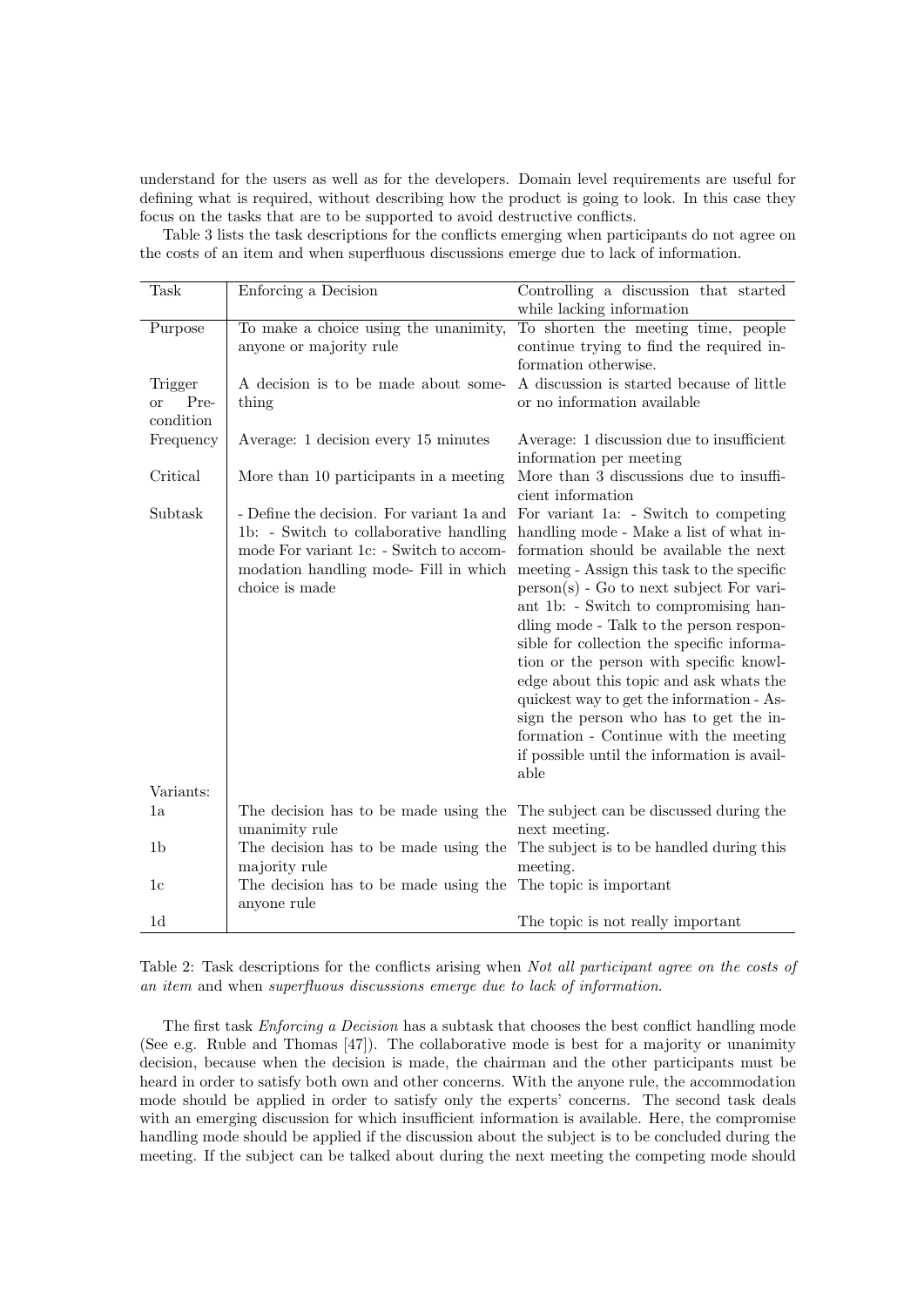be applied, as one aims for a structured and efficient meeting.

# 3.5 PUTTING THE CMMA TOGETHER

If properly constructed, the use of a conflict managing meeting assistant sounds promising and has much potential. Although it obviously takes much more to develop a meeting assistant than what has been so far discussed, we have shown a first important step in its production process. Successful implementation will depend upon reliable detection of the required input parameters, as well as efficient implementation of the resolution interventions.

With respect to the CMMA, some specific remarks can be made. First and foremost, all meetings and people are different, resulting in more than just one solution to avoid negative conflicts. The only thing the CMMA is designed for is to suggest its best known solution for a detected conflict. A second point is that in order to make a clearer distinction between what the system and what the user should do, the task description defined above can be split up into use case descriptions. By doing so a clearer view of the role of the user and the role of the system is created, potentially providing more insights in the design phase. A final point we address here is about quality requirements with respect to the usability of the system. Any meeting assistant, including the CMMA should in the end be easy and straightforward to use. Besides, interacting with such an assistant should not take too much time.

### 4 Putting live meeting assistance to the test: Does it work?

In work from DiMicco [14] a system called Second Messenger is described that shows real-time text summaries of participants contributions. After increasing the visibility of the less frequently speaking group members, it appeared that these started to speak more frequently than before, whereas the more dominant people started to speak 15% less. This shows that it is possible to build systems that are able to influence the meeting process. This section describes a summary of experiments investigating whether and in what form meeting assistants aiming at improving meeting effectiveness can work in practice. See Kuperus [26] and Broenink [7] for the complete versions. The experiments try to find out how the appearance and associated actions of a meeting assistant can influence the interaction with participants. How should the assistant intervene and act in order to be obeyed and listened to? Another goal of the experiments is to investigate if it is really true that meetings can become more efficient when assistants are applied. The assistant used in all experiments is simulated using a Wizard of Oz technique. This means that the meeting participants are led to believe that they are interacting with an autonomous system, when in fact a human being controls the behavior of the system remotely. This approach is highly suitable, as the implementation of a complete assistant is not easily feasible and it is expected that a good Wizard of Oz experiment will have nearly identical results.

# 4.1 THE RESEARCH SETTING

The research setting consisted of a meeting 'control center' with a computer outside the room where meetings took place. Two monitors were connected to this computer. One of them was inside the room, one outside. The monitor outside the room is used to control the interaction with the meeting and displays the live video footage of the meeting coming from a DV camera located on the ceiling. A microphone is used to capture the audio inside the meeting room. Interaction with the meeting takes place through the monitor and a speaker set inside the meeting room. The 'control center' is placed on a moveable cart as meetings take place at various locations. The monitor and a speaker set are able to transmit information to the participants. The consistency of the experiment was guaranteed by the creation of a script which the agent followed.

### 4.2 The Experiments

As a preliminary investigation to find out which aspects of the meeting were considered useful to influence, questionnaires were issued to 15 different chairmen; 9 were fully completed and returned. Especially off-topic, balance and time indications were pointed out as useful. The chairmen also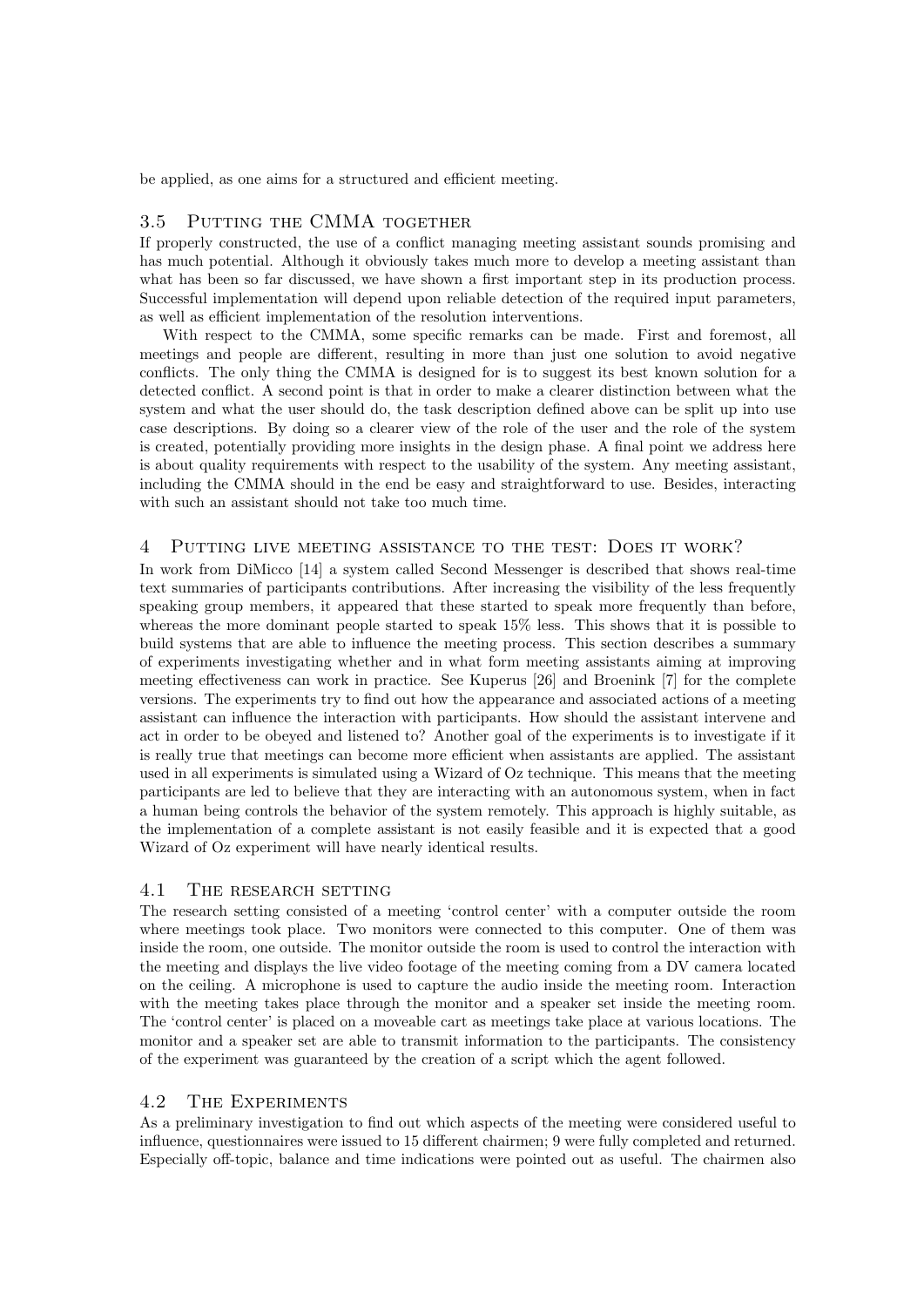expected that information presented on a display would be more beneficial than voiced information. The screen was expected to be less intrusive than the voice-over. (See figure  $2(a)$ .)

Using this information, a set of four different systems with varying intrusiveness levels was devised for the experiment. Table 3 shows descriptions of the systems ranked from least to most intrusive according to the perceptions expressed in the questionnaires. Two student committees (of eight and seven members respectively) were subsequently exposed to all four versions of the system over a period of four weeks. Before each meeting we asked the participants to provide the agenda including: an expected time-line; the names of participants; and the chairs they would occupy during the meeting. After each meeting questionnaires were issued in order to discover how the assistant and its actions were received by the meeting participants. Participants were asked, amongst other things, to rate on a seven point scale their perception of the meetings' efficiency, the meeting being off-topic, the meeting being balanced and the system's enjoyableness and intrusiveness. A control group of three more committees was used to correct for 'learning effects' that could occur as people get used to the system.

| System         | Description                                                                           |  |
|----------------|---------------------------------------------------------------------------------------|--|
| $\mathbf{1}$   | Displays messages on a screen when an item is due to be finished in five, two or zero |  |
|                | minutes. Also displays messages when something is off topic, a subject takes too long |  |
|                | or when a discussion is unbalanced.                                                   |  |
| $\overline{2}$ | Similar to system 1, but instead of displaying messages, continuously displaying a    |  |
|                | clock.                                                                                |  |
| 3              | Similar to system 1, but instead of displaying messages, voice samples were played.   |  |
| 4              | A combination of system 1, 2 and 3. The clock is displayed and messages can be sent   |  |
|                | either to the screen or played as a voice sample.                                     |  |

Table 3: Description of the systems simulated for the experiment .

### 4.3 Some findings and results

To verify whether meeting assisting agents can benefit the meeting process we compared the predefined given agendas with the actual agendas of the meetings of the various systems. The results averaged for the two groups are shown in figure 2(b). It appears that when no system is used at all, the meetings lasted on average 57% longer than what had actually been planned. With System 3 we reached an optimum, shortening the meeting by 27%. Although chairmen might have improved their planning capabilities in the meantime, they were not informed about any of the results.

When we look at the participants' ratings of degree of intrusiveness versus efficiency, figure  $2(d)$ ) shows that the added intrusiveness of System 3 pays off in terms of meeting efficiency. Notable is the fact that the perceived efficiency appears to be in-line with the actual efficiency. System 3 also resulted in a slight disturbance increase, whereas its "enjoyability" is rated much lower than Systems 1 and 2 (See figure  $2(c)$ ).

After every session the chairmen were asked again to give their opinion about the disturbance and efficiency for both the voice as well as the screen feedback strategies. It appeared that in contrast to the pre-meeting questionnaire results, they now rated them equally for efficiency. Voice messages were still found more intrusive than the text messages, though. An interesting side result was that when the system uses voiced feedback, the participants of the meeting appeared to be much more aware of their own behavior. When they tended to go off topic for example they corrected themselves very quickly, sometimes saying: "off-topic" before continuing with the current item on the agenda. This is probably due to the fact that the system can speak directly to specific participants; participants would therefore try to prevent being corrected by the system. After getting used to a system with voice output, participants did notice and use the information, but did not interrupt their talking. It should be noted that although the above findings speak in favor of a system that assists the meeting process, a lot of additional research is required, for instance by examining a larger number of groups over a longer period of time.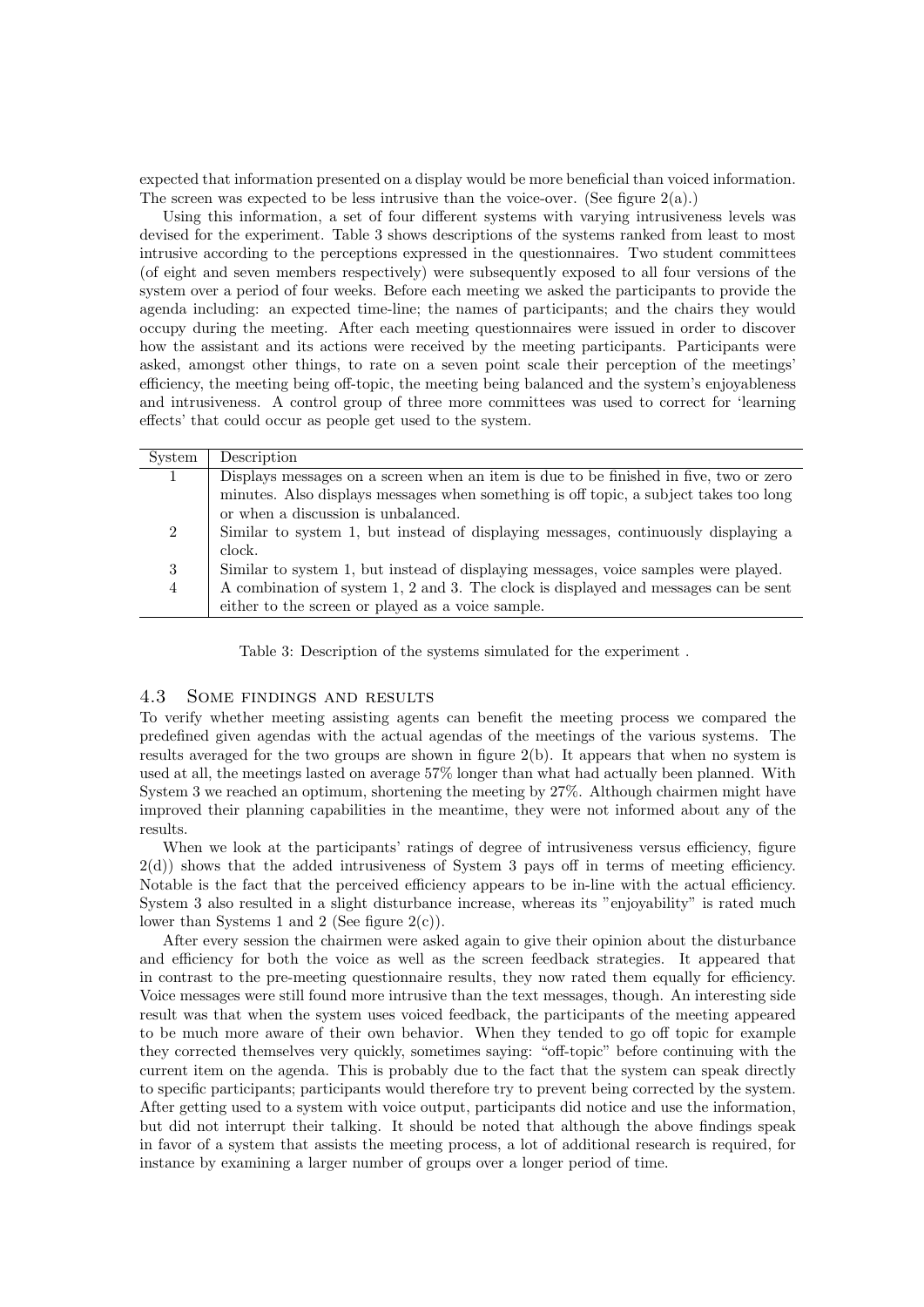

(a) Part of the Chairmen Questionnaire results. (b) Efficiency of the meetings





(c) Enjoyment vs. Disturbance as rated by the participants

(d) Intrusiveness vs. Efficiency as rated by the participants

system

 $\overline{2}$ 

 $\mathfrak{Z}$ 

 $\overline{4}$ 

Figure 2: Some results of the Wizard of Oz experiment

 $0,0$ 

 $\overline{1}$ 

# 5 Conclusion

We have shown that there is potential for ambient intelligent systems that aid the meeting process. We have discussed a wide variety of possible applications and application areas. A concrete example of how requirements for a conflict management meeting assistant can be developed has been given. We have shown that the results of an experiment utilizing multiple system paradigms of varying degree of intrusiveness; the experiments employed a Wizard of Oz technique. The results show that meeting efficiency can be improved with respect to a baseline in which no meeting assistants are employed.

### 6 Acknowledgements

This work was partly supported by the European Union 6th FWP IST Integrated Project AMI (Augmented Multi-party Interaction, FP6-506811, publication AMI-154). Some material is based upon work supported by the Defense Advanced Research Projects Agency (DARPA) under Contract No. NBCHD030010. Any opinions, findings and conclusions or recommendations expressed in this material are those of the author(s) and do not necessarily reflect the views of the DARPA or the Department of Interior-National Business Center (DOINBC). We thank Gerben Broenink, Johan Kuperus and Reinier Kernkamp for their efforts.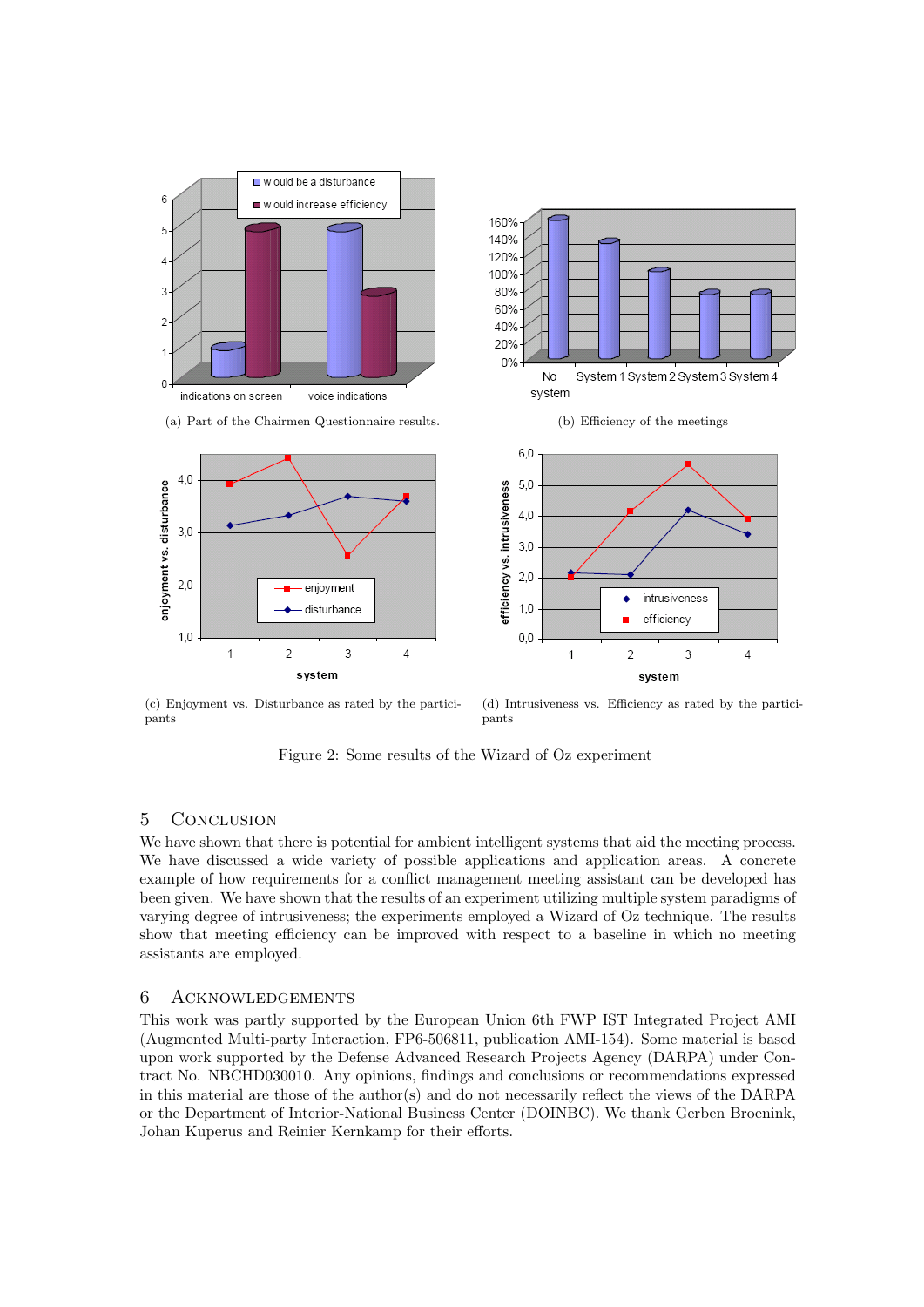### **REFERENCES**

- [1] Antunes, P. and Carrio, L. (2003). Modeling the information structures of meetingware. In Proc. of Workshop de Sistemas de Informao Multimdia e Cooperativos (COOP-MEDIA'03).
- [2] Banerjee, S., Rose, C., and Rudnicky, A. I. (2005). The necessity of a meeting recording and playback system, and the benefit of topic-level annotations to meeting browsing. In Proceedings of the Tenth International Conference on Human-Computer Interaction.
- [3] Barthelmess, P. and Ellis, C. A. (2005). The neem platform: An evolvable framework for perceptual collaborative applications. Journal of Intelligent Information Systems, 25(2):207– 240.
- [4] Barthelmess, P., Kaiser, E., Huang, X., and Demirdjian, D. (2005). Distributed pointing for multimodal collaboration over sketched diagrams. In International Conference on Multimodal Interfaces - ICMI.
- [5] Berry, P., Gervasio, M., Uribe, T., Pollack, M., and Moffitt, M. (2005). A personalized time management assistant: Research directions. In Saphiro, D., editor, Persistant Assistants: Living and working with AI, workshop at the AAAI Spring Symposium 2005. AAAI Press.
- [6] Bowring, E., Tambe, M., and Yokoo, M. (2005). Optimize my schedule but keep it flexible: Distributed multi-criteria coordination for personal assistants. In Saphiro, D., editor, Persistant Assistants: Living and working with AI, workshop at the AAAI Spring Symposium 2005. AAAI Press.
- [7] Broenink, E. (2006). How a computer actor influences the time-efficiency of a meeting. In Proceedings of the 4th Twente Student Conference on IT. Twente University Press.
- [CALO Website] CALO Website. http : //www.ai.sri.com/project/calo/.
- [8] Chen, H., Finin, T., and Joshi, A. (2004). A context broker for building smart meeting rooms. In Proceedings of the Knowledge Representation and Ontology for Autonomous Systems Symposium, (AAAI Spring Symposium).
- [9] Chen, H. and Perich, F. (2004). Intelligent agents meet semantic web in a smart meeting room. In Proceedings of the Third International Joint Conference on Autonomous Agents  $\mathcal{C}$ Multi Agent Systems (AAMAS 2004).
- [10] Cook, P., Ellis, C. S., Graf, M., Rein, G., and Smith, T. (1987). Project Nick: meetings augmentation and analysis. ACM Trans. Inf. Syst.,  $5(2):132-146$ .
- [11] Danninger, M., Flaherty, G., Bernardin, K., Ekenel, H., Khler, T., Malkin, R., Stiefelhagen, R., and Waibel, A. (2005). The connector - facilitating context-aware communication. In Proceedings of the International Conference on Mumtimodal Interfaces, Trento, Italy.
- [12] De Vreede, G., Vogel, D., Kolfschoten, G., and Wien, J. (2003). Fifteen years of GSS in the field: A comparison across time and national boundaries. In *Proceedings of the 36th Hawaii* International Conference on System Sciences. IEEE Press.
- [13] Deutsch, M. (2003). International Handbook of Organizational Teamwork and Cooperative Working, chapter Cooperation and conflict: A personal perspective on the history of the social psychological study of conflict resolution, pages 9–44. Wiley & Sons.
- [14] DiMicco, J. (2004). Designing interfaces that influence group processes. In Doctoral Consortium Proceedings of the Conference on Human Factors in Computer Systems (CHI 2004).
- [15] Duncan, M. (1996). Effective meeting facilitation: Sample forms, tools, and checklists. http://www.nea.gov/resources/Lessons/.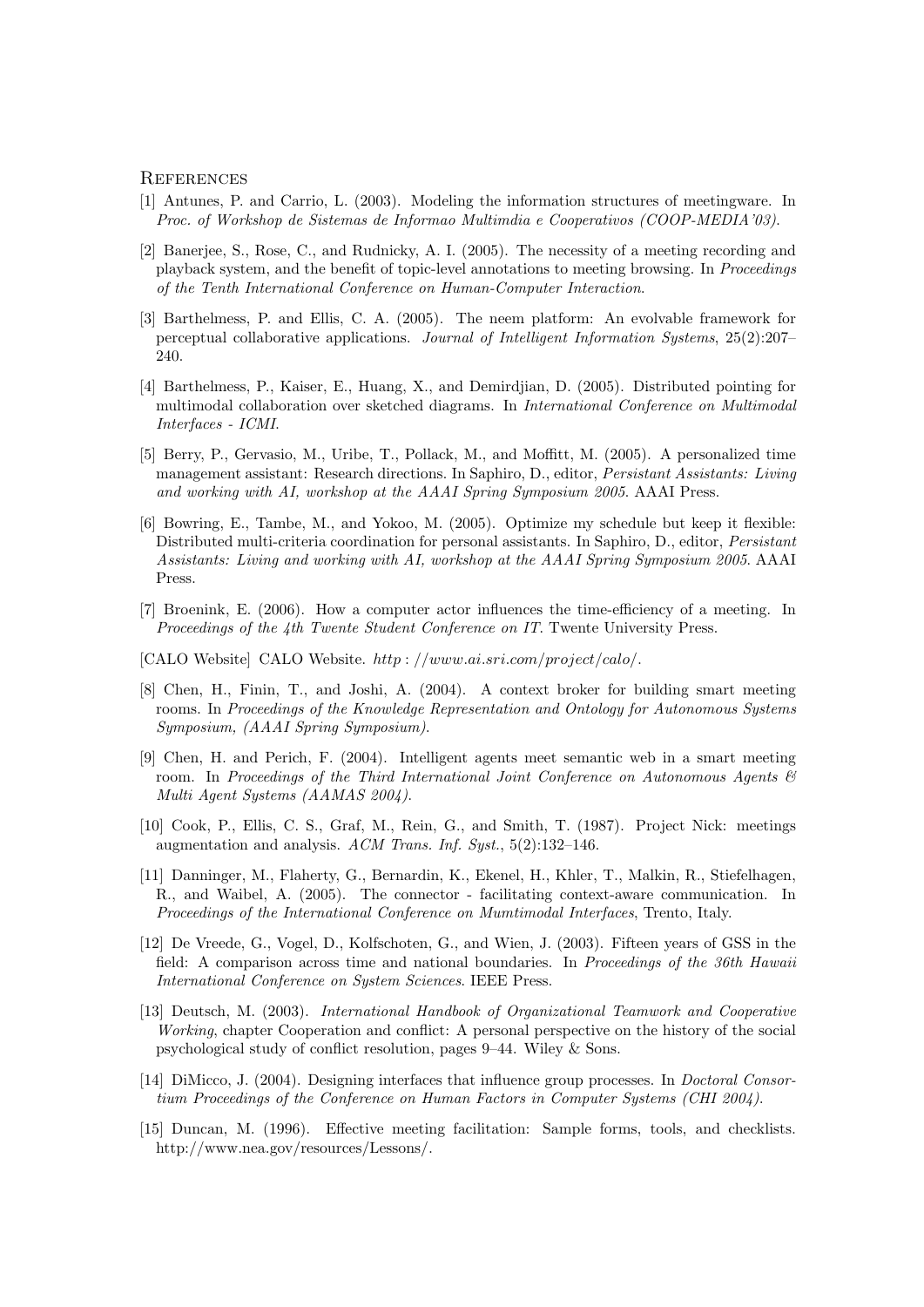- [16] Ellis, C. and Barthelmess, P. (2003). The neem dream. In Proceedings of the 2003 conference on Diversity in computing, pages 23–29. ACM Press.
- [17] Erol, B., Lee, D., and Hull, J. (2003). Multimodal summarization of meeting recordings. In Proceedings of the IEEE International Conference on Multimedia and Expo (ICME 2003).
- [18] Galley, M., McKeown, K., Hirshberg, J., and Shriberg, E. (2004). Identifying agreement and disagreement in conversational speech: Use of bayesian networks to model pragmatic dependencies. In Proceedings of the 42nd Annual Meeting of the Association for Computational Linguistics (ACL), pages 669–676.
- [19] Garrido, L. and Sycara, K. (1995). Multi-agent meeting scheduling: Preliminary experimental results. In Lesser, V., editor, Proceedings of the First International Conference on Multi-Agent Systems (ICMAS'95). The MIT Press: Cambridge, MA, USA.
- [20] Heylen, D., Nijholt, A., and Reidsma, D. (2006). Determining what people feel and think when interacting with humans and machines: Notes on corpus collection and annotation. In Proceedings 1st California Conference on Recent Advances in Engineering Mechanics (to appear), California State University, Fullerton, CA. U.S.A.
- [IM2 Website] IM2 Website. http : //www.im2.ch/.
- [21] Jaimes, A., Omura, K., Nagamine, T., and Hirata, K. (2004). Memory cues for meeting video retrieval. In CARPE'04: Proceedings of the the 1st ACM workshop on Continuous archival and retrieval of personal experiences, pages 74–85. ACM Press.
- [22] Jebara, T., Ivanov, Y., Rahimi, A., and Pentland, A. (2000). Tracking conversational context for machine mediation of human discourse. In In AAAI Fall 2000 Symposium - Socially Intelligent Agents - The Human in the Loop.
- [23] Jovanovic, N., Op den Akker, R., and Nijholt, A. (2005). A corpus for studying addressing behavior in multi-party dialogues. In Proc. of The sixth SigDial conference on Discourse and Dialogue.
- [24] Kaiser, E., Demirdjian, D., Gruenstein, A., Li, X., Niekrasz, J., Wesson, M., and Kumar, S. (2004). Demo: A multimodal learning interface for sketch, speak and point creation of a schedule chart. In Proceedings of the International Conference on Multimodal Interfaces - ICMI'04, pages 329–330, State College, Pennsylvania, USA.
- [25] Kernkamp, R. (2006). Functional requirements for a conflict managing meeting asistant. In in Proceedings of the 4th Twente Student Conference on IT. Twente University Press.
- [26] Kuperus, J. (2006). The effect of agents on meetings. In Proceedings of the 4th Twente Student Conference on IT. Twente University Press.
- [27] Lauesen, S. (2002). Software Requirements Styles and Techniques. Addisson Wesley.
- [28] Lisowska, A. (2003). Multimodal interface design for the multimodal meeting domain: Preliminary indications from a query analysis study. Technical report, ISSCO/TIM/ETI, Universit de Genve, Switserland. IM2.MDM Report 11.
- [29] Misiolek, N. and Heckman, R. (2005). Patterns of emergent leadership in virtual teams. In Proceedings of the Thirty-Eighth Annual Hawaii International Conference on System Sciences.
- [30] Moran, T., Palen, L., Harrison, S., Chiu, P., Kimber, D., Minneman, S., Van Melle, W., and Zellweger, P. (1997). I'll get that off the audio : a case study of salvaging multimedia meeting records. In Proceedings of the SIGCHI conference on Human factors in computing systems, pages 202–209. ACM Press.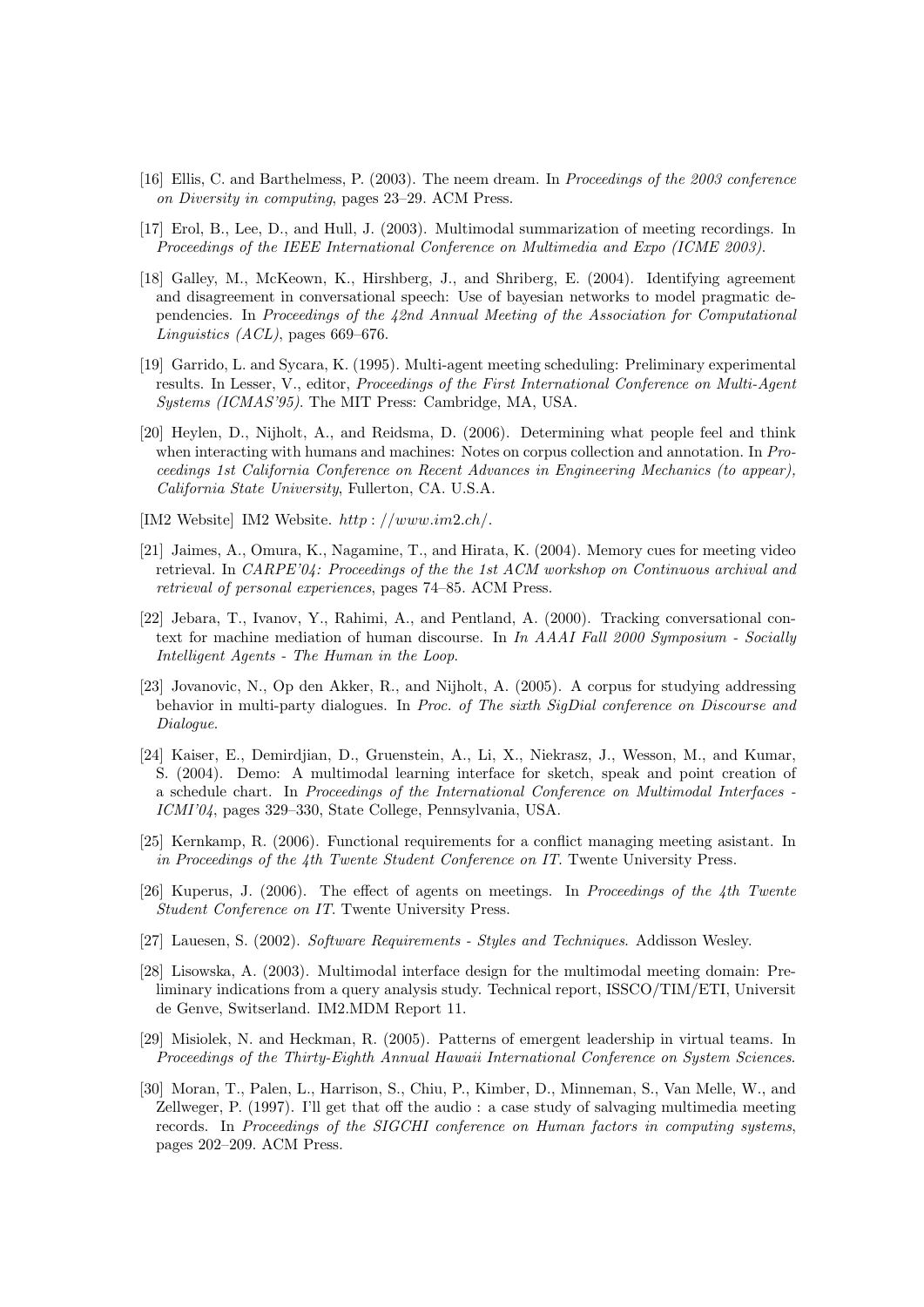[31] Nakanishi, H., Ishida, T., Ibister, K., and Nass, C. (2004). Agent Culture: Human-Agent Interaction in a Multicultural World, chapter 11, Designing a Social Agent for Virtual Meeting Space, pages 245–266. Lawrence Erlbaum Associates, Publishers.

[Nectar Website] Nectar Website. http : //www.nectar − research.net.

- [32] Niekrasz, J. and Purver, M. (2005). A multimodal discourse ontology for meeting understanding. In Bourlard, H. and Bengio, S., editors, Proceedings of MLMI'05. LNCS.
- [33] Nijholt, A., op den Akker, H., and Heylen, D. (2004). Meetings and meeting modeling in smart surroundings. In Nijholt, A. and Nishida, T., editors, Social Intelligence Design. Proceedings third international workshop, volume 02, pages 145–158. CTIT. ISBN=ISBN 90-75296-12-6.
- [34] Nijholt, A., Zwiers, J., and Peciva, J. (2005). The distributed virtual meetingroom exersize. In Vinciarelli, A. and Odobez, J., editors, in Multimodal Multiparty Meeting Processing, Workshop at the 7th International Conference on Multimodal Interfaces (ICMI), pages 93–99.
- [35] Nunamaker Jr., J., Briggs, R., and Mittleman, D. (1995). Electronic meeting systems: Ten years of lessons learned. In Coleman, D. and Khanna, R., editors, Groupware: Technology and Applications. Prentice Hall, Englewood Cliffs, NJ.
- [36] Oh, A., Tuchinda, R., and Wu, L. (2001). Meetingmanager: A collaborative tool in the intelligent room. In Proc. of the MIT Student Oxygen workshop.
- [37] Oh, J. and Smith, F. (2005). Calendar assistants that learn preferences. In Saphiro, D., editor, Persistant Assistants: Living and working with AI, workshop at the AAAI Spring Symposium 2005. AAAI Press.
- [38] Padilha, E. and Carletta, J. (2003). Nonverbal behaviours improving a simulation of small group discussion. In Proc. 1st Nordic Symp. on Multimodal Comm., pages 93–105.
- [39] Palotta, V., Ghorbel, H., Ballim, A., Lisowska, A., and Marchand-Maillet, S. (2004). Towards meeting information systems. In Seruca, E., Filipe, J., Hammoudi, S., and Cordeiro, J., editors, Proceedings of the ICEIS 2004: 6th International conference on enterprise information systems, volume 4.
- [40] Paulsen, D. (2004). Leadership essentials: facilitation skills for improving group effectiveness. In SIGUCCS '04: Proceedings of the 32nd annual ACM SIGUCCS conference on User services, pages 153–160, New York, NY, USA. ACM Press.
- [41] Poppe, R., Heylen, D., Nijholt, A., and Poel, M. (2005). Towards real-time body pose estimation for presenters in meeting environments. In Proceedings of the International Conference in Central Europe on Computer Graphics, Visualization and Computer Vision'2005 (WSCG'2005), Plzen, Czech Republic. Science Press.
- [42] Rienks, R. and Heylen, D. (2005). Automatic dominance detection in meetings using easily detectable features. In 2nd Joint Workshop on Multimodal Interaction and Related Machine Learning Algorithms, Endinburgh, Scotland. Springer Verlag. to appear.
- [43] Rienks, R., Heylen, D., and Van der Weijden, E. (2005a). Argument diagramming of meeting conversations. In Vinciarelli, A. and Odobez, J., editors, Multimodal Multiparty Meeting Processing, Workshop at the 7th International Conference on Multimodal Interfaces, pages 85–92, Trento, Italy.
- [44] Rienks, R., Nijholt, A., and Reidsma, D. (2005b). Meetings and Meeting support in ambient intelligence, chapter 18, in Ambient Intelligence, Wireless Networking, Ubiquitous Computing. Artech House, Norwood, MA, USA. In Press.